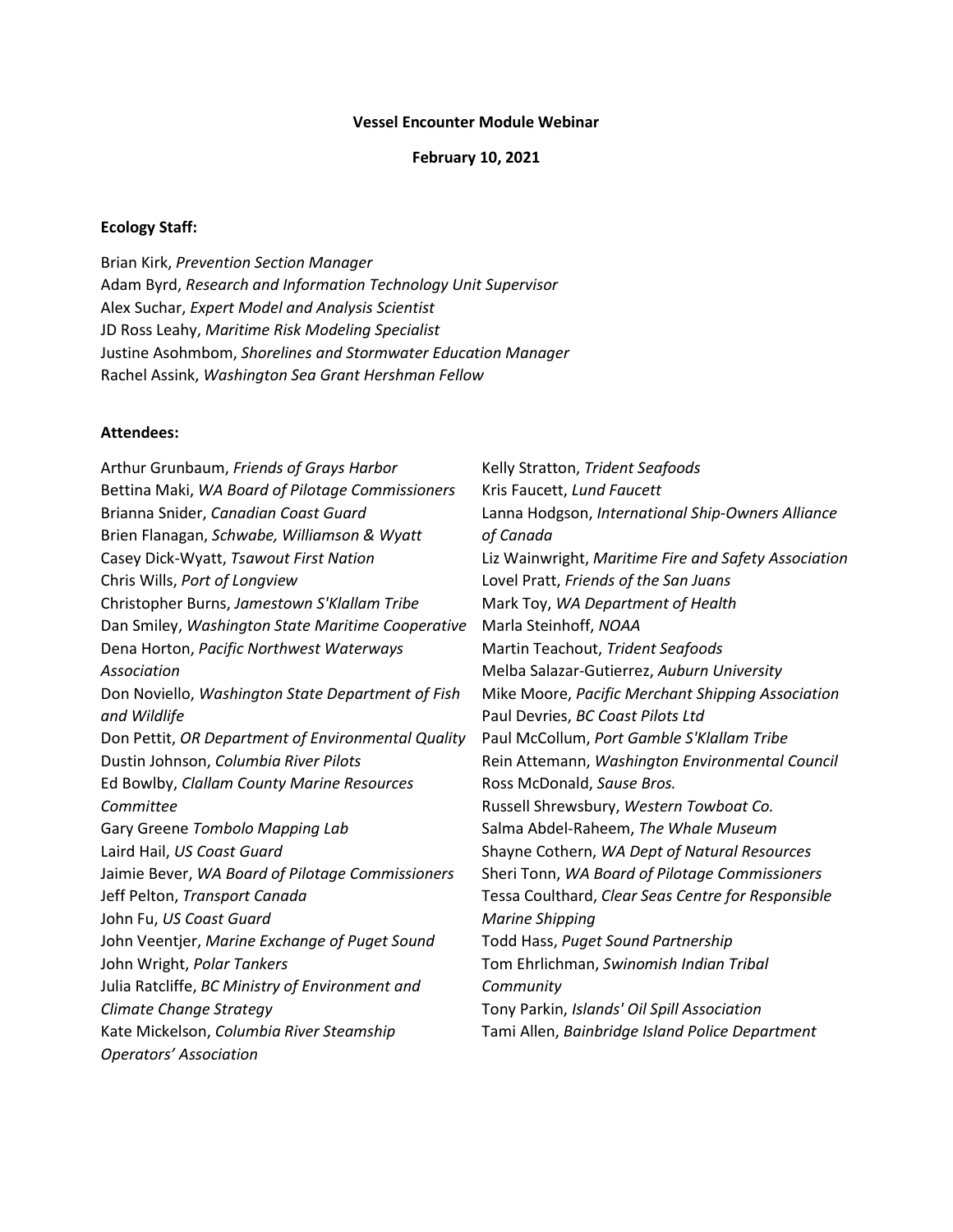**The following summary notes are not intended to be a transcript but rather a review of the question and answer session that took place at the end of the webinar. Participant questions and comments are shown in bold text followed by Ecology responses.**

#### **What about collisions with bridges or other man-made structures like refinery docks? (Paul McCollum)**

Brian Kirk: The encounter module will identify potential allision and powered grounding situations, in addition to potential collision situations. We'll discuss allisions and powered groundings, as well as drift groundings, later in the model development process. Today's discussion focuses on the current state of development work, which is focused on encounter methods for potential collisions.

**If you are trying to identify the potential locations of accidents as part of your encounter model criteria, it would seem wise to include the entire radius of anchor swing for ships at anchor, rather than limit an anchored ship "location" to a single point of anchorage (which I understood you to say earlier was your operating assumption in the vessel movement module segment). Total swing diameter for a ship of 250m could be as much as 1140m. (Tom Ehrlichman)**

Brian Kirk: This will be part of the consideration when determining potential allision encounters. Right now, we're focused on encounters between two moving vessels.

# **How transferable will the finished model be at completion? I am interested in whether the model will be able to be used in Grays Harbor and Willapa Bay. (Arthur Grunbaum)**

Brian Kirk: The model is being designed for use in all Washington waters. Model development is currently focused on the Salish Sea, because this is the location of the first two analysis projects assigned by the Legislature. Future development could include adapting the model for use in other areas, such as Grays Harbor.

### **Have you considered using vessels with full redundancy and independent rudders vs traditional twin screw or single screw vessels. (John Wright)**

JD Leahy: We are hoping to include redundancy information as part of vessel characteristics. It may be challenging to find redundancy data, but as the model is currently conceptualized, we would be looking at including those characteristics as factors when it comes to loss of propulsion incidents. We are not currently considering redundancy a factor when evaluating vessel encounters or vessel maneuverability. However, if folks would like to make an argument for a different approach there, we are certainly open to that.

**I am participating on behalf of the Swinomish Indian Tribal Community. We are interested in oil spill risk as it relates to the corridor through Guemes channel, Rosario Strait, up into Vendovi anchorages, the Saddlebags area, and transits between March Point and Cherry Point. As a result, how the model handles anchorages is important to us. As you look at the development of the model, the question of how you are treating the anchorages plugs in to each of the model "modules." Would it be useful to have a session dedicated to the anchorages as a holistic question? (Tom Ehrlichman)**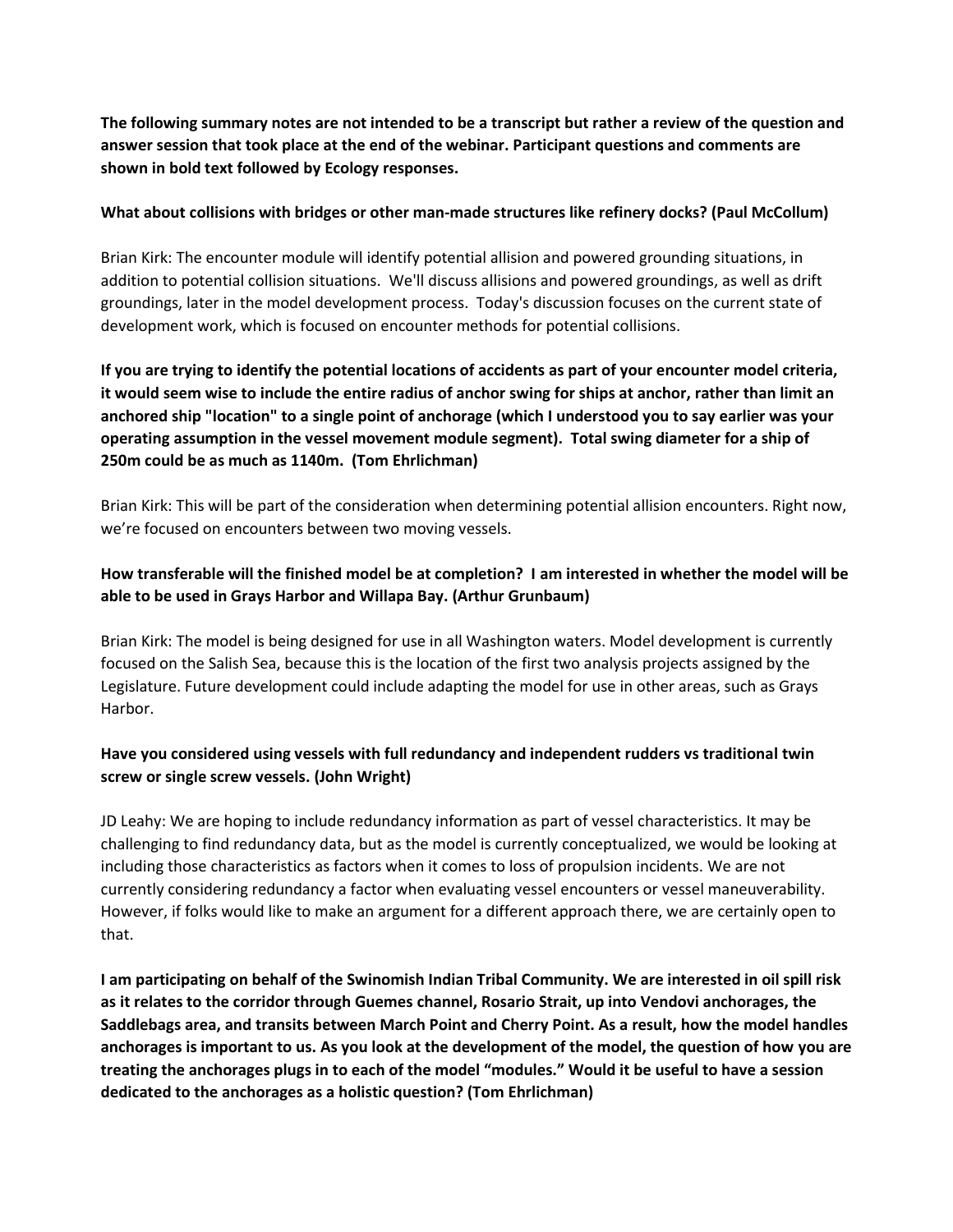JD Leahy: Great suggestion. Having suggestions on topics that people would like to hear more about is very helpful. We will make a note of it, and look at opportunities for doing something like that.

# **You mentioned how the encounter vessel ship domain could be adjusted for small vessels or high speed craft. Would you also adjust the domain based on geographic location? For example, within a port harbour, vessels may come much closer to each other but are maneuvering safely. (Jeff Pelton)**

JD Leahy: Currently, these two ship domain models don't incorporate distance from shore as a factor that would influence the size or shape of the ship domain. That means that when ships operate in more narrow waterways, there are likely to be more encounters, because vessels will pass closer by other vessels. You also mention the safety of the maneuvering. It's important to remember that we are not trying to use encounters as a surrogate for an unsafe situations. Instead, we are using the encounter module to exclude all the movements where there are insufficient vessels for a collision to take place. We are looking at it as a basic building block.

### **With respect to the anchorages, some of the tug and barge areas don't have any limit on the number of vessels in them. How are you going to handle that type of situation? (Laird Hail)**

JD Leahy: While there may not be a codified maximum number of vessels for some anchorages, we can probably come up with a reasonable maximum based on historical usage for a given anchorage. Where we can come up with reasonable, simple, and powerful ways to improve the representativeness of the model, we want to do that. However, there will also be bits and pieces of complexity that we can't necessarily represent. Thanks for bringing this to our attention. We will look at addressing this in a robust way.

### **On slide 29, you are showing some crossing ahead situations. In places like Elliot Bay, the ferries may cut astern very close. You may have situations that might show as a collision, that really are not. (Laird Hail)**

JD Leahy: The ship domain models do allow for some consideration of the behavioral pattern you describe. Ships may pass close astern when one vessel gives way to another to take their stern. To accommodate that, the port quarter portion of these ship domains is the smallest part of the ship domain. This is the quadrant where a give way vessel might pass near. So there is some consideration of that in the model.

The other item to reinforce here, is that we aren't trying to identify dangerous situations necessarily. Just situations where there are more than one vessel involved. Also, we don't have a severity distinction in our encounter model. If it's an encounter, it's an encounter. That means that a close pass by a ferry does not get counted differently that a ferry passing further away, as long as they both meet the basic criteria for an encounter.

**The Canadian Marine transportation safety investigation report M20P0092 on the dragging anchor and subsequent collision that took place in Plumper Sound (Gulf Islands) is relevant to today's webinar: [https://www.tsb.gc.ca/eng/rapports-reports/marine/2020/M20P0092/M20P0092.html.](https://www.tsb.gc.ca/eng/rapports-reports/marine/2020/M20P0092/M20P0092.html) At the last Harbor Safety Committee, there was some discussion of an anchor dragging incident that occurred off Williams Point. Will you be accounting for anchor drag in your model? (Lovel Pratt**)